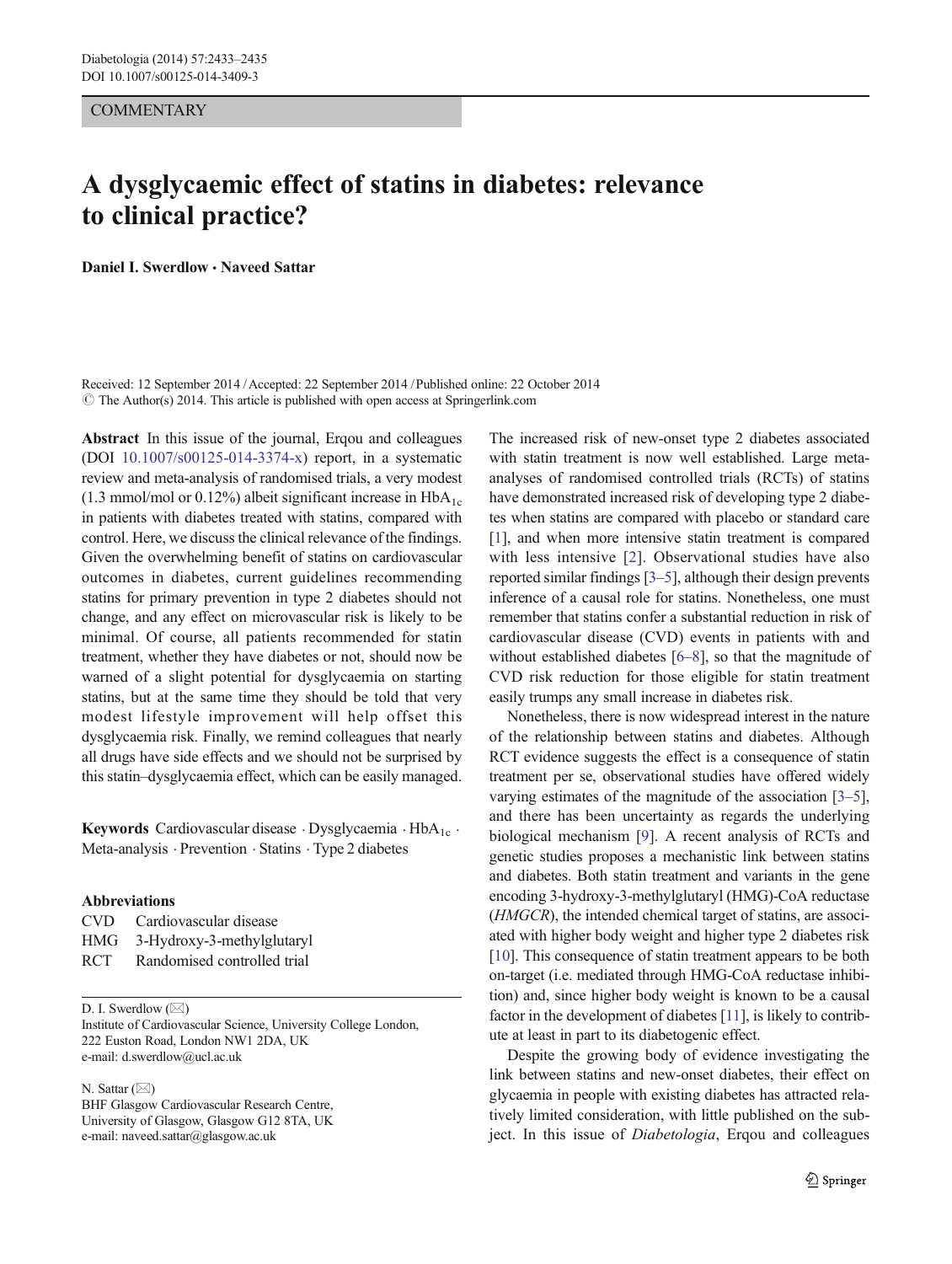present evidence for a dysglycaemic effect of statins in individuals with diabetes [[12\]](#page-2-0), helping to fill this gap in the literature. The issue is an important one: diabetes is a wellestablished risk factor for CVD [\[13](#page-2-0)], and patients with diabetes are treated earlier and more intensively with statins than non-diabetic individuals are. Indeed, although the National Institute for Health and Care Excellence (NICE) has recently advised the reintroduction of risk scoring in type 2 diabetes, with statins recommended when the 10-year CVD risk is  $\geq$ 10% [\[14\]](#page-2-0), most countries adopt a 'fire and forget' approach, with all type 2 diabetic patients aged over 40 years offered statins [[15](#page-2-0)], a position recently reiterated by the Joint British Societies (JBS)3 guidelines [\[16\]](#page-2-0). As statins are consequently prescribed to the overwhelming majority of patients with type 2 diabetes, investigating the influences of statin treatment on glycaemic control in these patients is merited.

The authors present a well-executed systematic review and meta-analysis of published summary-level results of statin trials that reported pre- and post-treatment  $HbA_{1c}$ . The trials were largely conducted in patients with type 2 diabetes (although a small number included patients with type 1 diabetes or mixed samples), and the participants were characteristic of many patients being managed concurrently in the clinic for type 2 diabetes and CVD risk. The analyses included 9,696 individuals from nine trials, followed for an average of 3.6 years, and treated with a range of dosages of atorvastatin, pravastatin and simvastatin. Statin treatment led to a modest (0.12%; 1.3 mmol/mol) increase in  $HbA_{1c}$  when compared with the control, a finding that persisted in the type 2 diabetes-only subgroup, but was null in the smaller subgroup of type 1 diabetes and mixed populations. This study has a number of important strengths. First, it is the first substantial demonstration of a dysglycaemic effect of statin treatment among patients with existing diabetes. Second, the findings add weight to the growing body of evidence suggesting statin treatment is per se diabetogenic across a range of patients. This study is lent particular impact by its basis in randomised trials, enabling such causal inference as pharmacoepidemiological studies are unable to permit. Some weaknesses are also noteworthy. First, the number of trials with available relevant data is relatively small when compared with those used to quantify the effect of statins on risk of new-onset type 2 diabetes [[10\]](#page-2-0), and there was modest inter-study heterogeneity. Unpublished data are not included, and it is possible that these may harbour further helpful information; trial investigators should be motivated by this study to make such data accessible so that a more robust conclusion can be drawn. As the authors point out, data were unavailable on participants' use of hypoglycaemic medication, and the range of statin drugs and dosages available was limited. It is possible that, as dysglycaemia progressed in statin-treated patients, their treating physicians may have intensified their hypoglycaemic therapy, leading to an attenuation of the observed statin–Hb $A_{1c}$  effect.

If one accepts the  $HbA_{1c}$  changes as real, the key question raised by this study, and other recent related findings, concerns its clinical implications, if any, for the care of patients with diabetes. CVD remains the chief cause of mortality and major morbidity among type 2 diabetic patients [[13](#page-2-0)], and statins have been shown beyond doubt to reduce risk of CVD events in this population. Among type 2 diabetic patients, worsening dysglycaemia (indicated by higher  $HbA_{1c}$ ) only modestly raises risk of macrovascular disease such as myocardial infarction and ischaemic stroke [[17,](#page-2-0) [18\]](#page-2-0), being of greater relevance to microvasculature outcomes of nephropathy, retinopathy and peripheral neuropathy [\[17](#page-2-0)]. Furthermore, in patients with good medium- to long-term glycaemic control (HbA<sub>1c</sub> <7% or 53 mmol/mol), there appears to be only a weak relationship between changes in  $HbA_{1c}$  and CVD risk [\[18](#page-2-0)]. The primary clinical value of statins lies in the prevention of macrovascular disease, an effect that is not meaningfully diminished by a small disturbance of glycaemic control (Fig. 1). There may, of course, be a very small effect on microvascular risk, but this question will be difficult to examine at an acceptable level of statistical power with the currently available trial data. The balance of benefit and risk falls, therefore, strongly in favour of continuing to prescribe statins



Fig. 1 The beneficial effects of lipid-lowering by statins greatly outweighs the adverse effects of increased glycaemia for risk of macrovascular (atherosclerotic) disease. LDL-C, LDL-cholesterol